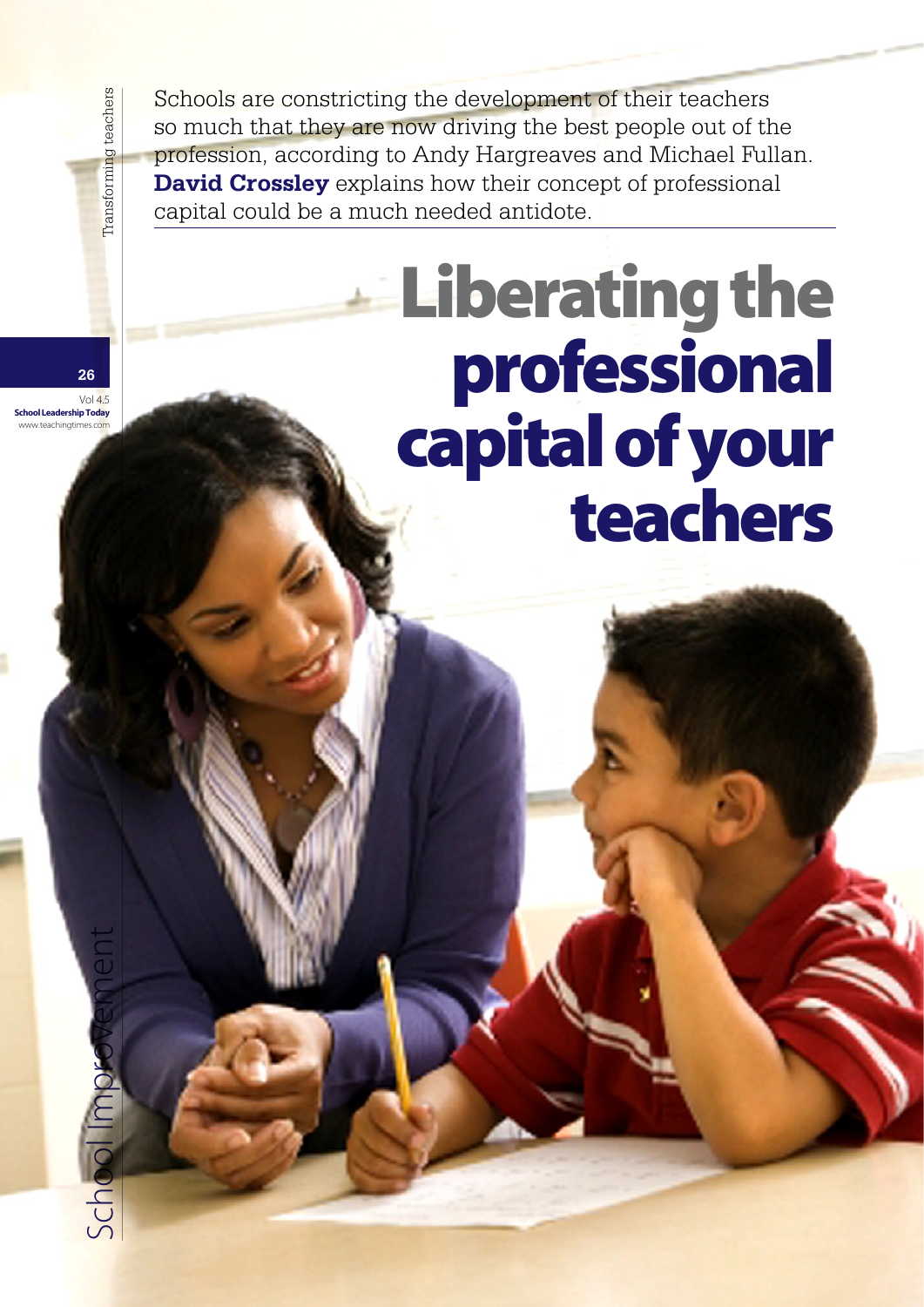The recent OECD study *Preparing Teachers and Developing School Leaders for*<br>the 21st Century<sup>1</sup> put UK heads top of an index that showed they were more<br>involved with the details of education and teaching than their counte he recent OECD study *Preparing Teachers and Developing School Leaders for*  the 21st Century<sup>1</sup> put UK heads top of an index that showed they were more involved with the details of education and teaching than their counterparts in any other industrialised country. They cited the impact school leadership can teachers, as well as the school climate and environment.

For those of us who work in the system, it is not difficult to understand why leadership in England is rated so highly. Part of the reason is our long tradition of school autonomy requiring a wider range of skills than is normally the case. In addition, our focus on developing a self-improving system is requiring school leaders to work beyond their own schools which both promotes two way knowledge transfers and in turn, further distributes leadership within schools.

However, it was interesting to note that two of the countries that were at the bottom of this index were South Korea and Finland, yet both are top of the international tables on student outcomes as judged by PISA. Finland has also been noted for attracting the best into teaching but perhaps more for the commitment to informed professionalism and professional responsibility driving improvement. This informed a key recommendation of the 2010 McKinsey study<sup>2</sup> on how systems move from good to great: *"The journey from great to excellent systems focuses on creating an environment that will unleash the creativity and innovation of its educators."* This led me to reflect that perhaps we are missing something here in Britain - and that something is making the most of the teachers we have.

### **Professional Capital**

*Professional Capital - the synergy of human capital (personal skills and competences), social capital (interpersonal relationships) and decision capital (the ability to make discretionary judgements).* Our system in the recent past has treated teachers almost as technicians whose main responsibility has been to deliver a pre-determined pedagogy in a prescribed way. This hardly justifies a graduate profession and risks not making

the most of our teachers' capabilities and expertise. The approach may be good at raising the floor of a system but is unlikely to raise the ceiling, something that any system wanting to progress as effectively as the best in international terms needs to do. This notion of making the most of the teachers we have is supported in a new book *Professional Capital: Transforming teachers in every school* written by two of the world's leading educational thinkers - Professors Andy Hargreaves and Michael Fullan.<sup>3</sup> It offers their prescription to remedy the failings of educational systems like ours, informed by what they have learned from the world's best systems. Its focus is on teachers and the educational system's professional capital, and it begins by identifying some of the wrong roads that educational systems, including the UK, have taken.

You cannot improve **6699** 

teaching by retreating to a four decades old version of it.

#### **Stuck in the past**

In Hargreaves and Fullan's words: *"You cannot improve teaching by retreating to a four decades old version of it."* However, this is a positive not negative book that offers a persuasive and energising way forward and a number of new insights that few could argue with. They offer an alternative to what they describe as the "business capital" approach by a focus on people and argue that *"building professional capital*  is an opportunity and a responsibility for all of us" – from the role of each teacher in supporting and working with the teacher next door, to the role of system leaders transforming the entire system.

#### **27**

Vol 4.5 School Leadership Today www.teachingtimes.com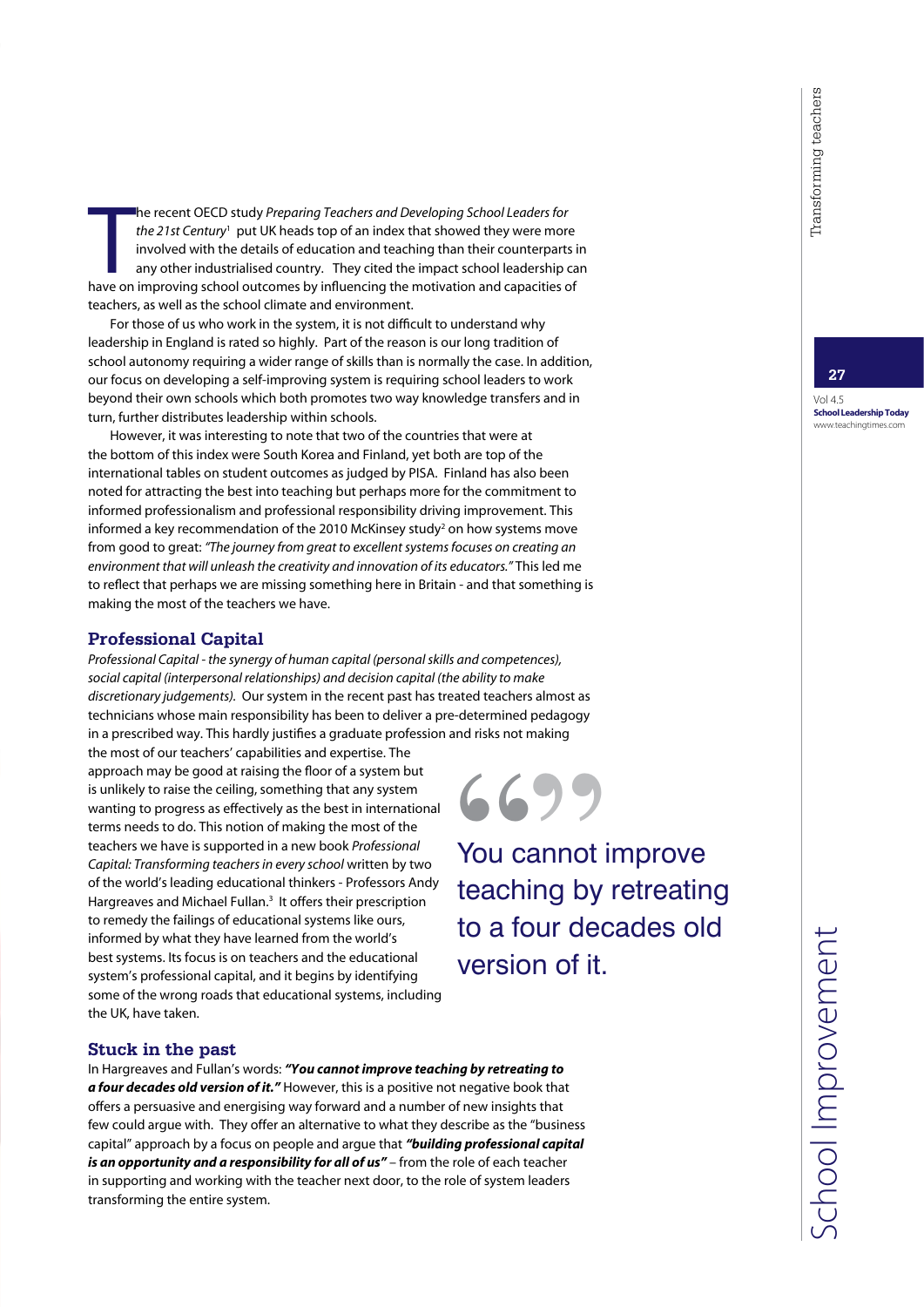Vol 4.5 School Leadership Today www.teachingtimes.com

## **Involving teachers themselves**

Their book begins by identifying the fact that the best systems attract the best people to be teachers, and that is the answer to how good and improving systems can compete with the best. Again, they argue that teachers and teacher leaders as well as governments all have a part to play. They criticise the undue focus on failing teachers, the neglect of the majority and the need to focus on each teacher as an individual rather than teaching as a collective endeavour. They progress to comment on the failure of virtually all of the supposed silver bullets used by governments to improve teachers or teaching. In their words, *"most silver bullets make good political headlines but concentrate on the wrong things."* They provide a long list and explain their rationale for better alternatives including professional capacity building, teamwork and collaboration, moral commitment and inspiration, more rather than less professional discretion, a personal engaging curriculum, and better and broader performance metrics. They favour school to school assistance rather than intervention from on high and conclude with the view that if you want to change teaching, you have to first understand it and appreciate it. In their words: *"successful and sustainable improvement can therefore never be done to or even for teachers. It can only ever be achieved by and with them."*

#### **The teachers we deserve?**

For me, the most powerful part of the book offers a manifesto to reinvent our approach to teacher development and a way to maximise the effectiveness of the profession as a whole. It was the section that explored the stage in their career when teachers are the most and least effective, with veterans and new teachers being the most vulnerable and mid-career teachers the most neglected. Hargreaves and Fullan's big idea? Make a big move in the middle and you will generate real forward momentum to the whole. In effect, they argue for differentiation in the professional development offered to teachers – just like when we teach students, one size should not fit all. We know teaching makes the most difference to student outcomes, so making teaching the best we can is the key. However, school systems and countries often end up with the teachers they deserve.

The later sections of the book identify and explore ways forward for teachers to "teach like a pro" and for systems to make the most of teachers they have and attract the best to join the profession. Hargreaves and Fullan's answers lie in effective and empowered collaboration and they argue that for them, social capital strategies are at the cornerstone of transforming the profession, as cohesive groups with less individual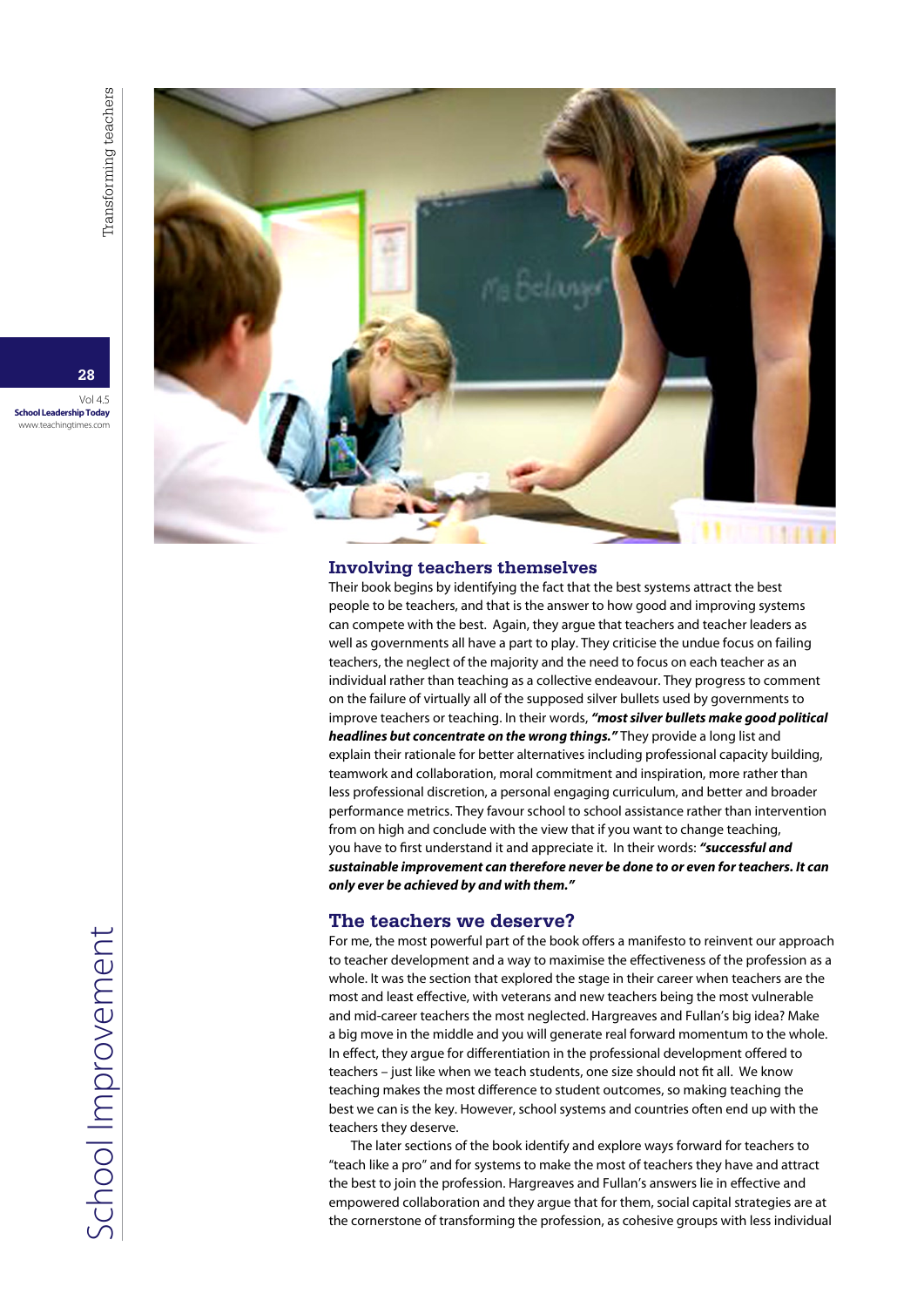talent often outperform groups with superstars who don't work well as a team.

#### **Making the most of opportunities**

I saw the potential of this approach on a visit to a teaching school alliance at Shenley Brook End School in Milton Keynes. It became an outstanding school in 2006 but had achieved a Grade 2 for teaching and learning. They set about exploring how they could make their next steps. The answer was, in their words, to "lift the lid" on the school and unleash the creativity of their staff. They began by asking them what inhibited them. Their answers were a set of fears which represent a sad indictment of our system and reveal the flaws in our current approach to accountability. The school had the confidence to rise above these pressures and the outcomes are remarkable in both conventional ways – in their last inspection they remained outstanding but this time were awarded a Grade 1 for teaching and learning – and in the impressive impact of the focus they now put on the wider development of their young people.

 Our system offers two very different faces - one that inhibits, and one that encourages change… but only if we have the confidence to embrace the opportunities it provides. We talk of a self-improving system, but do we make the most of it?



One of the ways this school has distributed leadership and fostered these changes was through the Middle leadership Development programme. Some 30 teachers had undertaken the programme and completed a leadership challenge which engaged with research but also focused on making a demonstrable impact on their students. The outcomes of their studies had in a number of cases been taken to scale, demonstrating potential and impact of both within school and between schools' collaboration.

#### **Thinking, creativity and problem solving**

This approach at a school level models what Andrew Schliecher of OECD argues we most need to do as a system. In his words: "Today, schooling now needs to be much more about ways of thinking, involving creativity, critical thinking, and problemsolving and decision-making."4 This view was also echoed recently by John Cridland CBI Director General in their conference, who said: "Employers sought school leavers who did not just possess a clutch of examination passes but were rounded and grounded. Emphasis on exams and league tables has produced a conveyor belt rather than what I would want education to be - an escalator."5

As the UK begins to develop a network of Teaching School alliances, Professional Capital contains clear guidance on how to make collaboration effective and even has **29**

Vol 4.5 School Leadership Today www.teachingtimes.com